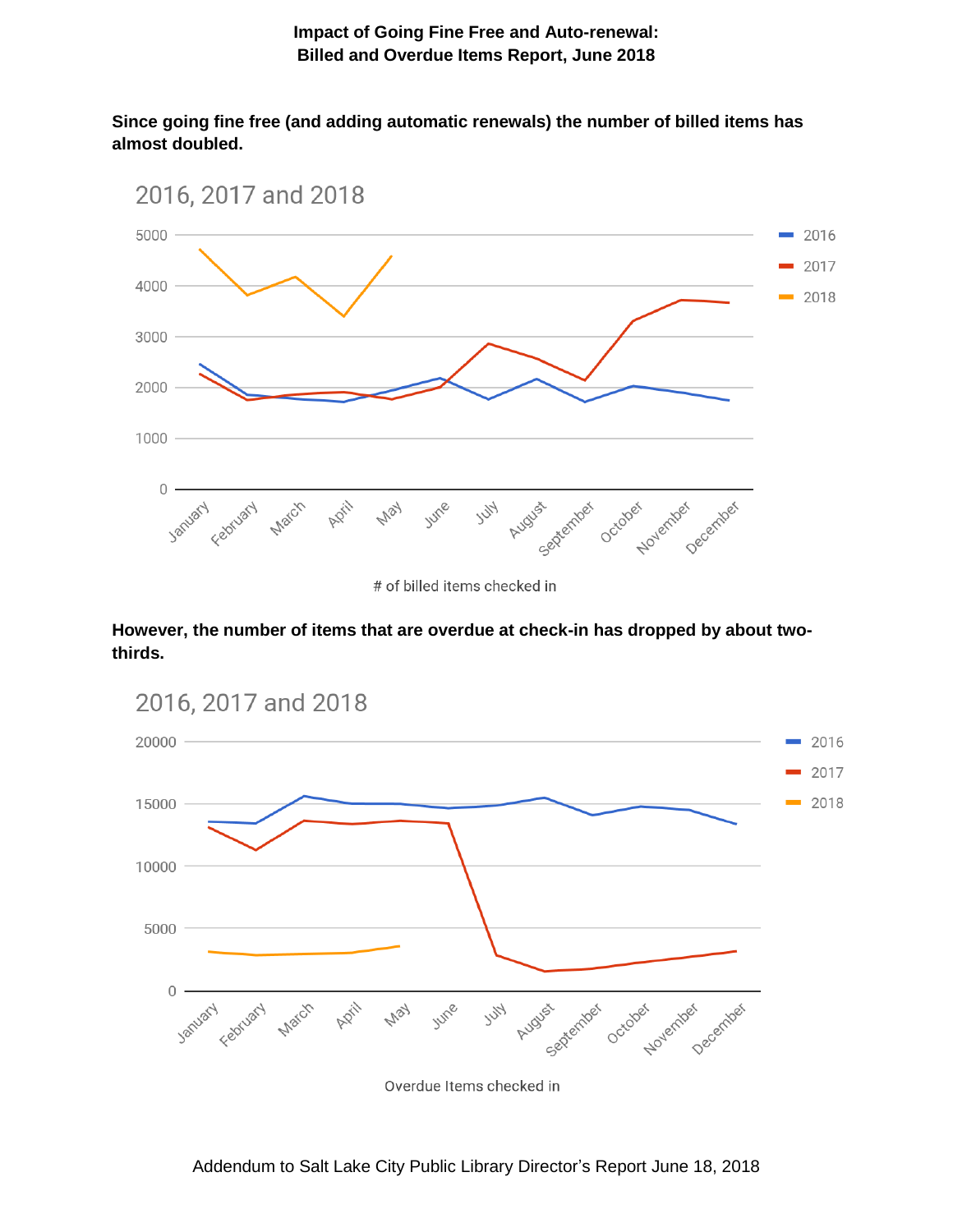## **Impact of Going Fine Free and Auto-renewal: Billed and Overdue Items Report, June 2018**

## **What is happening that might account for these seemingly contradictory numbers?**

Most patrons check items out intending to bring them back on time. Extra renewals allow patrons to return items on time by giving them more time to actually read, or watch, listen to, or otherwise use the item. This is one reason the number of overdue items is way down.

The number of billed items went up at about the same time that we began billing sooner (at 4 weeks overdue instead of five weeks.) Since July 2017, a billing notice (i.e. notice of intent to bill) is sent at two weeks overdue. Overdue items are considered lost at four weeks and a bill is mailed to the patron.



Number of auto-waives

An "auto-waive" refers to a billed item that is checked in. Auto-waives and bills have shown about the *same amount of increase* — they have roughly doubled.

More items are being kept long enough to go to billing (with the bill now going out sooner). Once the bill is received, about the same percentage of items are being returned as before.

**My conclusion is that auto-renewals and removing fines have decreased the number of overdue items returned and increased the number of items going to billing but the percentage of items that remain billed and are truly lost is unchanged.** 

- Frances Brummett, Circulation Manager